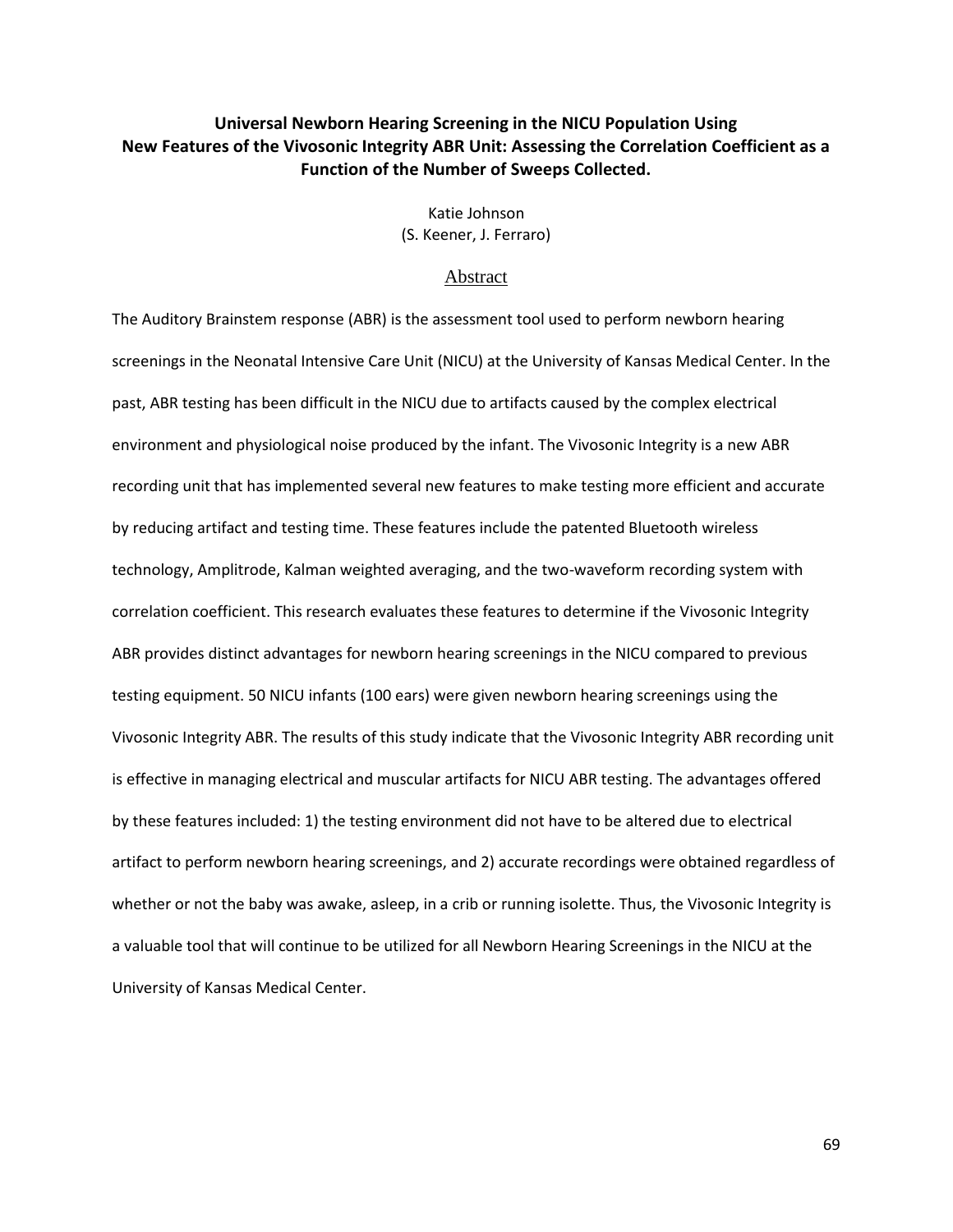### Introduction

The auditory brainstem response or ABR is an evoked neuro-electrical potential that is generated by the auditory nerve and brainstem 5 to 20 milliseconds following the onset of a transient acoustic stimulus (e.g., a broadband click). The ABR has been proven to be a successful technique for assessing hearing sensitivity in infants since the 1970's (Sininger et al, 2000). Since the 1980's, ABR testing has been used as a primary method for screening newborn infants' hearing (Joint Committee on Infant Hearing, 1983). The University of Kansas Medical Center Neonatal Intensive Care Unit (NICU) utilizes the ABR as the required method of testing for universal newborn hearing screenings.

The current ABR equipment used in the NICU (Bio-Logic NavPro) requires the subject to be quiet (relaxed and preferably asleep or sedated) to acquire a recording free of artifacts. These artifacts are physiological and or electrical potentials that can appear on the recording in addition to the ABR (e.g., electroencephalogram ((EEG)), electroculogram ((EOG)) electronystagmogram ((ENG)), electrocardiogram ((EEG))) and electromyogram ((EMG)) (Sokolov et al, 2006). The muscular artifacts can't be removed through filtering because their frequencies range (50-500 Hz) lies within that of the ABR (50-3000 Hz). In order to reduce the muscular artifact, the audiologist has to watch the infant and only collect data during periods of quiet and pause during periods of noise. Also, numerous sweeps (1000 - 2000) are average to produce the response.

One method of reducing both physiological and electrical artifact in ABR recordings is to employ the "artifact rejection" routine of the recording unit. This software is utilized to throw out sweeps containing artifact beyond a set value of the A-D convertor (Sokolov et al, 2006). Artifact has always been a limiting factor in ABR testing, especially in children. Getting a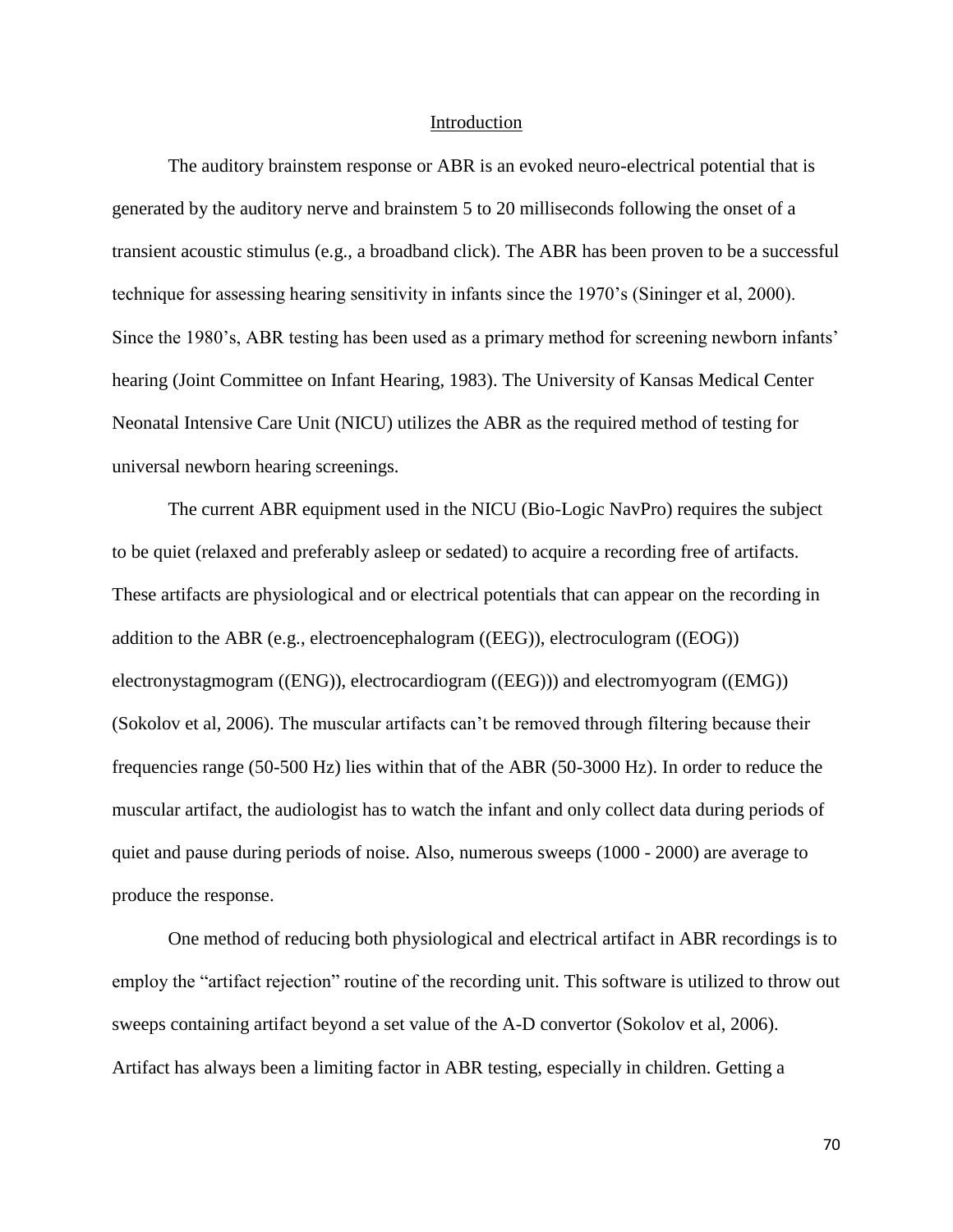newborn to sleep and/or lie still are often difficult and time-consuming tasks for the audiologist. A new ABR recording instrument, the Vivosonic Integrity, recently has emerged with features that are intended to "revolutionize" ABR testing by eliminating the environmental noise and physiological artifacts that have made ABR recordings a challenge in the past. These features aim to extend the clinical applicability and ease of ABR testing in electromagnetically harsh environments with non-relaxed patients, like the NICU, where the environment and patients are the most challenging.

The Vivosonic Integrity is the first and only ABR system to utilize Bluetooth wireless as a means to reduce noise and artifact. Conventionally, ABR systems have an interface module that houses the system's hardware (differential amplifier, amplifiers for the simulating transducers (insert earphones), analog-to-digital A/D and digital-to-analog D/A converters). The interface module is then connected to the computer via a cable, which can result in the presence of electrical artifact in the recording. (Sokolov et al, 2006). Utilizing a Bluetooth wireless signal (low-energy, broadband digital signal) eliminates the electrical path between the computer and the amplifier. In addition to reducing electrical interference to the ABR recording, Bluetooth also provides a more flexible testing configuration. The interface module can be up to 30 feet from the computer, which allows for the infant to remain in a crib, stroller, or car seat during testing. (Sokolov et al, 2006).

In addition to Bluetooth, the Amplitrode, which is an AEP (auditory evoked potential) differential preamplifier contained in an air-tight plastic housing unit that is electrically shielded and grounded, was developed to reduce electrical and magnetic field artifacts. Historically, filtering has been performed after pre-amplification. However, the Vivosonic Integrity utilizes filtering prior to pre-amplification. The Amplitrode applies a 30 Hz high-pass and a 2 MHz low-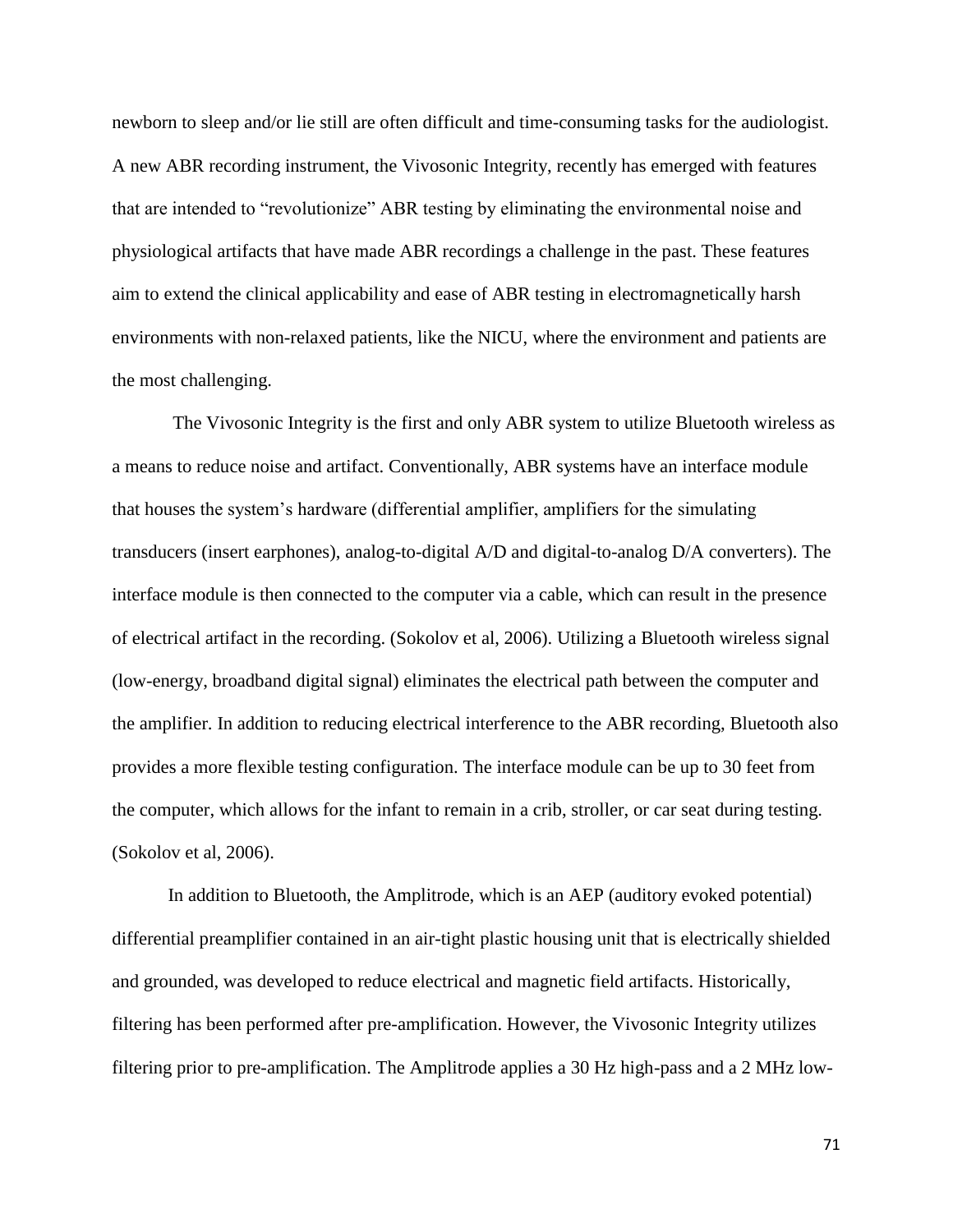pass filter to the ABR signal prior to pre-amplification. The high-pass filter reduces physiological signals and the low-pass filter reduces radio-frequency signals. In addition, this electrode arrangement eliminates the use of the ground wire (Kurtz & Sokolov, 2004) and all AEP signals are amplified in-situ ("on the site" directly on the ground electrode). This results in the ability to optimize the gain at the preamplifier and reduce saturation and distortion.

Lastly, weighted averaging is the technique the Vivosonic Integrity utilizes to reduce the effects of the EMG artifacts. This technique uses a weighting system that weights the recording periods with more artifacts less than the periods of quiet (John, 2001). This is known as the Kalman Filter. The Kalman Weighted Filtering is a patented algorithm by Vivosonic and it estimates the error in each individual sweep based on the signal variance and is continuously updating the estimate. The estimated ABR signal has a decreased probability of error in the amplitude estimating at ach latency. (Sokolov et al, 2006).

While the Bluetooth technology, Amplitrode and use of the Kalman filter help to reduce artifact, the two waveform buffer system was added to the Vivosonic Integrity to decrease testing time. According to Hall (2006), "no single factor contributes more to confidence and accuracy in ABR analysis than waveform repeatability" (p.215). As a result, clinically, it has been recommended to repeat ABR waveforms in order to validate the presence of Wave V (Hood, 1998 & Stapellis 2000). In order for this to be achieved, thousands of averaged responses may be needed. The Vivosonic Integrity has a two waveform recording system with a correlation coefficient component that eliminates the need for repeating waveforms on the ABR. The two waveforms are collected simultaneously and each response is assigned to either Buffer A or Buffer B based on collection order (Buffer A, odd responses and Buffer B, even responses). Vivosonic technology assigns the responses in a way that the mean-squared difference between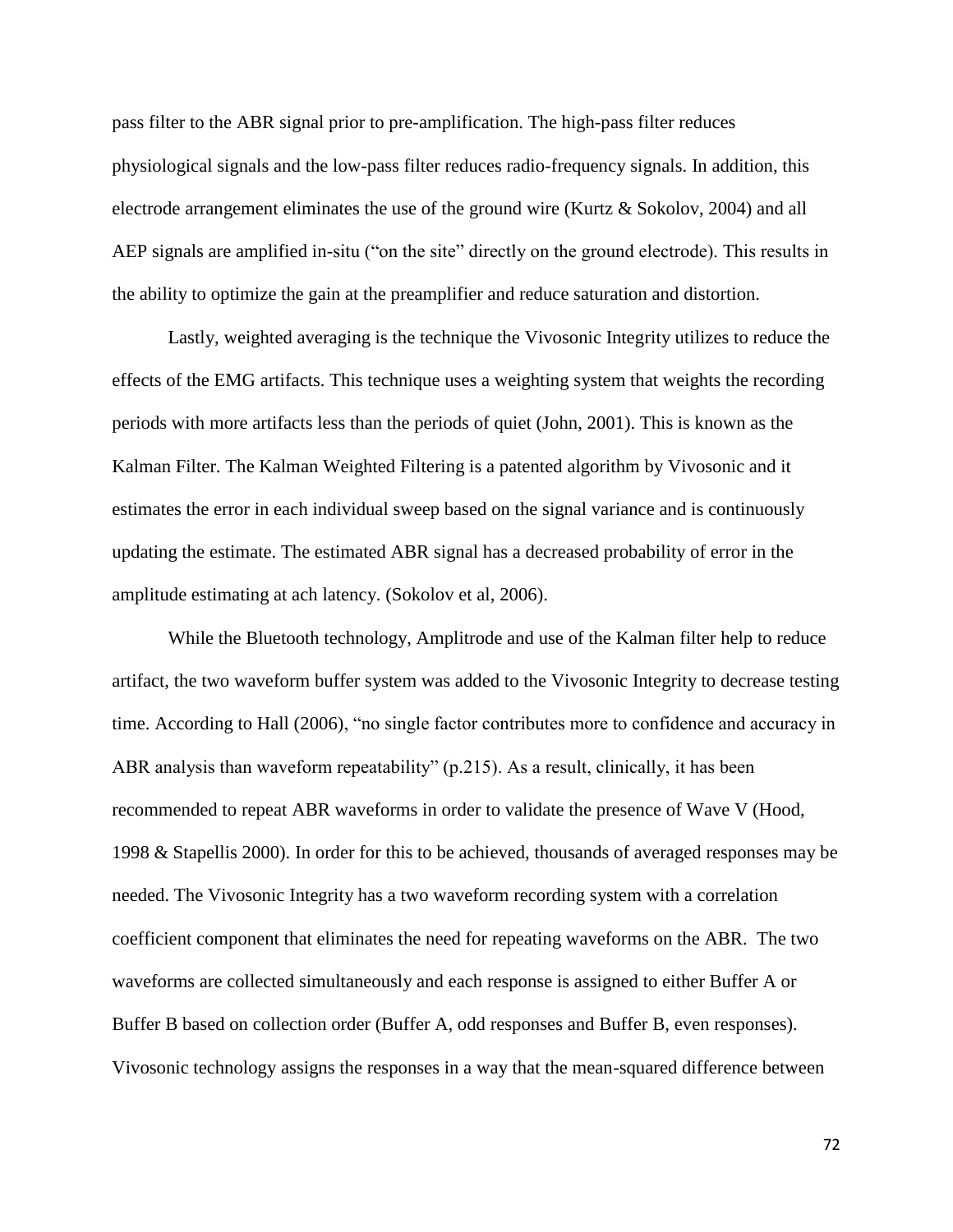the two averages approximates the mean-standard error. A correlation coefficient measures the strength of association between two variables. In this case, the two variables are Buffer A and Buffer B. The most common correlation coefficient, called the Pearson product-moment correlation coefficient, measures the strength (-1 to 1) of the linear association between variables where -1 indicates a negative association, 0 no association and 1 a positive association. The correlation coefficient determines if the waveforms are repeatable between two points, the peak and trough of Wave V on the ABR, which are identified on the waveform by the testing audiologist. The strength of association determines whether a second recording is necessary. Vivosonic recommends using a correlation coefficient of 0.6 (significance level =  $0.05$ ) or 0.7 (significance level  $= 0.02$ ). The chosen significance level is based on personal preference. It should be noted that the correlation coefficient alone does not determine the presence of the ABR, only the repeatability between Buffers A and B. Research done by Steinman and Kurtz, has shown that this new method improves the tightness of the distributions. Tighter distributions result in a condition in which fewer averages are needed to determine when the signal is present (2008). This feature alone significantly decreases testing time and the risk of exposure for the infant to outside pathogens through interaction with the audiologist. This is important when working with the NICU population since most infants there are being treated for various medical conditions.

The Vivosonic Integrity appears to have all of the features necessary to make ABR testing more efficient and accurate by reducing artifact and testing time. However, this claim has yet to be verified clinically, especially in a NICU. This project involves using this instrument to perform ABR recordings in the KUMC NICU to determine if the Vivosonic does indeed offer distinct advantages when used for screening hearing function in newborns. These advantages can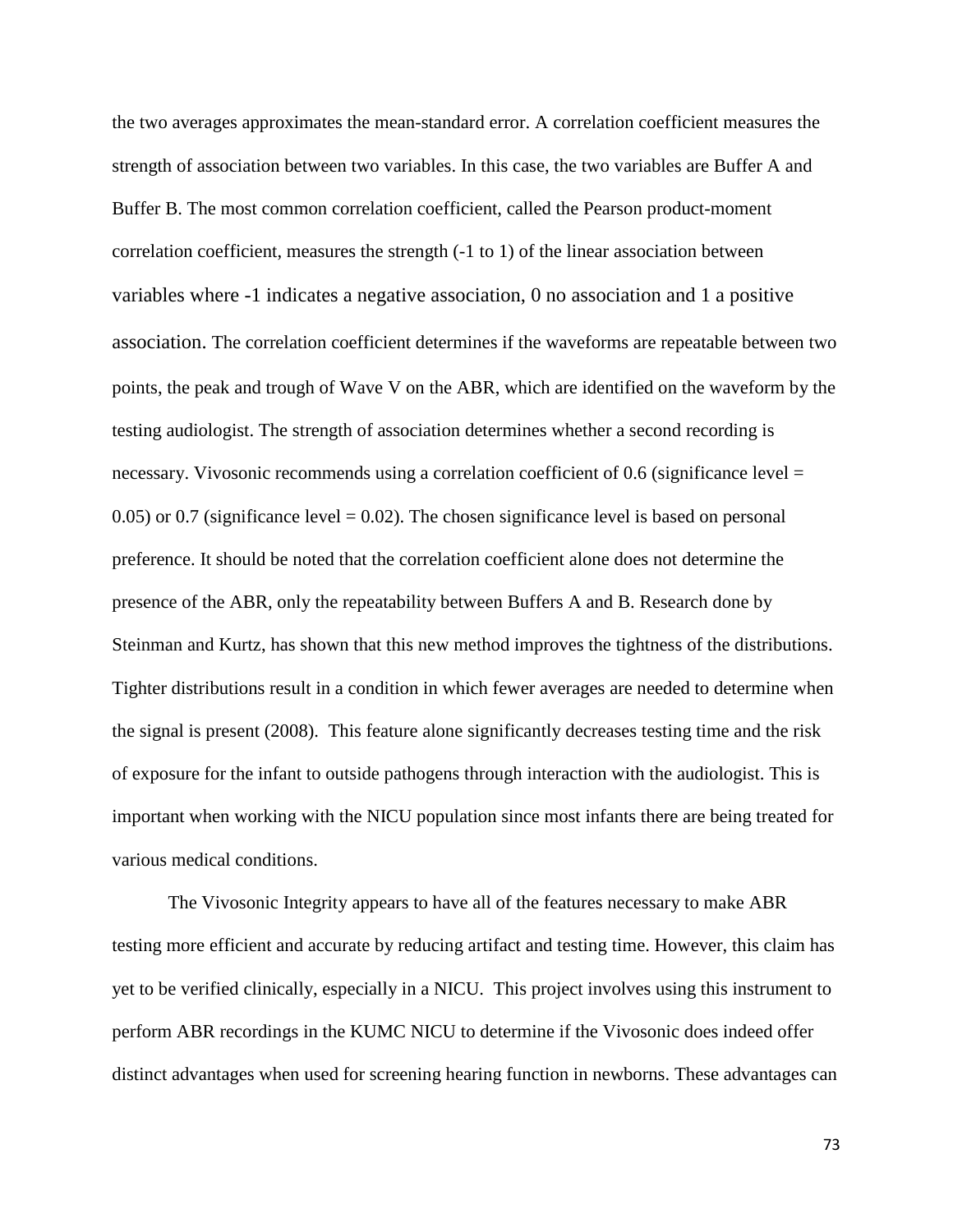include shortened testing time (and therefore cost) and more accurate measurement of the ABR leading to improved diagnoses and follow-up.

## Methods

All babies discharged from the Neonatal Intensive Care Unit at KU Medical Center are required to have universal newborn hearing screenings. Any baby admitted to KU Medical Center and resided in the NICU from January 1, 2011 to March 31, 2012 was eligible for inclusion in this study. However, not every baby in the NICU from those dates participated in the study because data collection was based on the availability of two well-trained individuals present at the time of testing. One individual would run the equipment and facilitate the newborn hearing screening, while the second individual would collect the study data. Two individuals were not always available to complete testing.

Based on the University of Kansas Medical Center NICU protocol, newborn hearing screenings are completed once the infants are considered medically stable and are as close to hospital discharge as possible. Pass Criteria for ABR are replicable Wave V's at expected latencies for 60 dB HL and 30 dB HL or 35 dB HL depending on the age at test. For infants who do not pass the ABR screening, OAE (otoacoustic emission) screening is conducted in order to obtain further information. Infants are referred for further testing if they do not pass their initial ABR screening.

## *Subjects*

Newborn hearing screenings were completed using the Vivosonic Integrity ABR on 50 NICU infants ( $N = 100$  ears). The infant's ages at time of testing ranged from 32-53 weeks corrected gestation. 48 out of 50 infants passed their newborn hearing screening. Passing criteria was indicated when Wave V of the ABR was present at 60 dB nHL and 30 dB nHL and the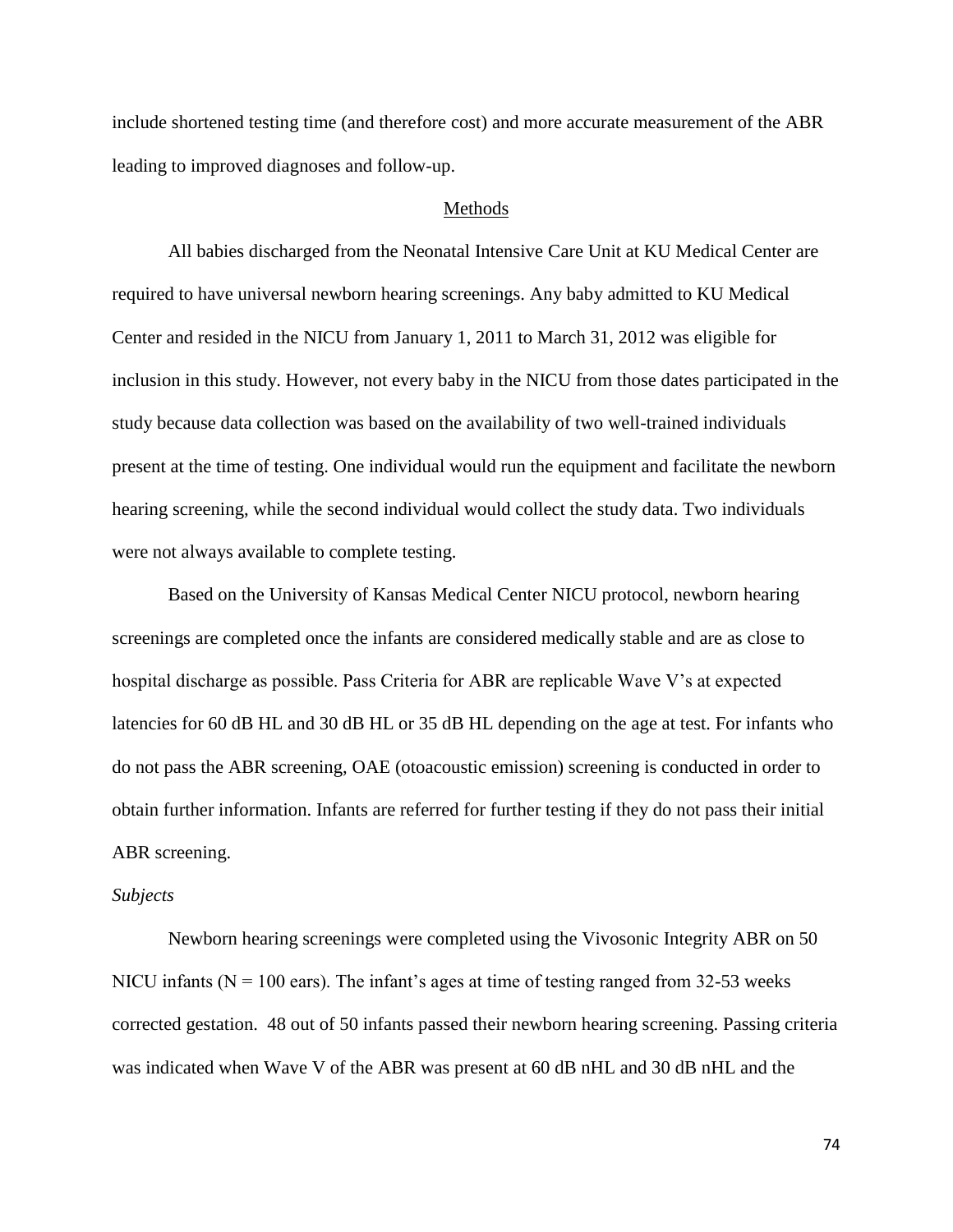correlation coefficient between Buffer A and Buffer B was greater than 0.7. All Wave V ABR latencies were confirmed using the Boys Town Normative Data available in the Vivosonic software. One infant did not meet passing criteria in their left ear and one did not passing criteria in their right ear.

#### *Study Procedures*

The Vivosonic Integrity ABR protocol used in this study was consistent with current practices and testing parameters that have been used previously for newborn hearing screenings in the NICU population at the University of Kansas Medical Center. Parameters for the ABR included an airconduction click stimulus under ER-3A insert earphones, with rarefaction polarity, a click rate of 37.7 clicks per second and intensities of 30 dB nHL and 60 dB nHL. The low-pass filter was set to 1500 Hz with a 24 dB/octave roll off and the high-pass filter was set to 30 Hz with a 12 dB/octave roll off. Electrodes were placed on the infant's forehead and behind both mastoids. The non-inverting (+) Amplitrode was placed on the forehead electrode (Fz-frontal). When testing the right ear, the inverting (-) electrode was placed on the right mastoid electrode and the large ground Amplitrode was place on the left mastoid electrode. When testing the left ear, the Amplitrodes were reversed and the inverting (-) Amplitrode was moved to the left test ear. Impedances were tested and all were 5 kilohm or lower prior to beginning the ABR. Once testing was initiated the two points for the correlation coefficient calculation were established by placing the statistical start (SS) indicator on the peak and the statistical end (SE) indicator on the trough of Wave V on the ABR tracing. The correlation between Buffer A and Buffer B was computed between the start and end points on the waveform by the Vivosonic Integrity software. When determining the appropriate correlation coefficient to use, previous studies were examined. Sininger et al, used a value of 10 degrees of freedom for a 30 ms window and a 30 Hz low pass filter. Using this value and hypothesis testing, a correlation of 0.7 yields a t-value of 2.7 and an alpha significance of 0.02 (2000). Research by Marcoux used a correlation of 0.65 (2011). Since the accepted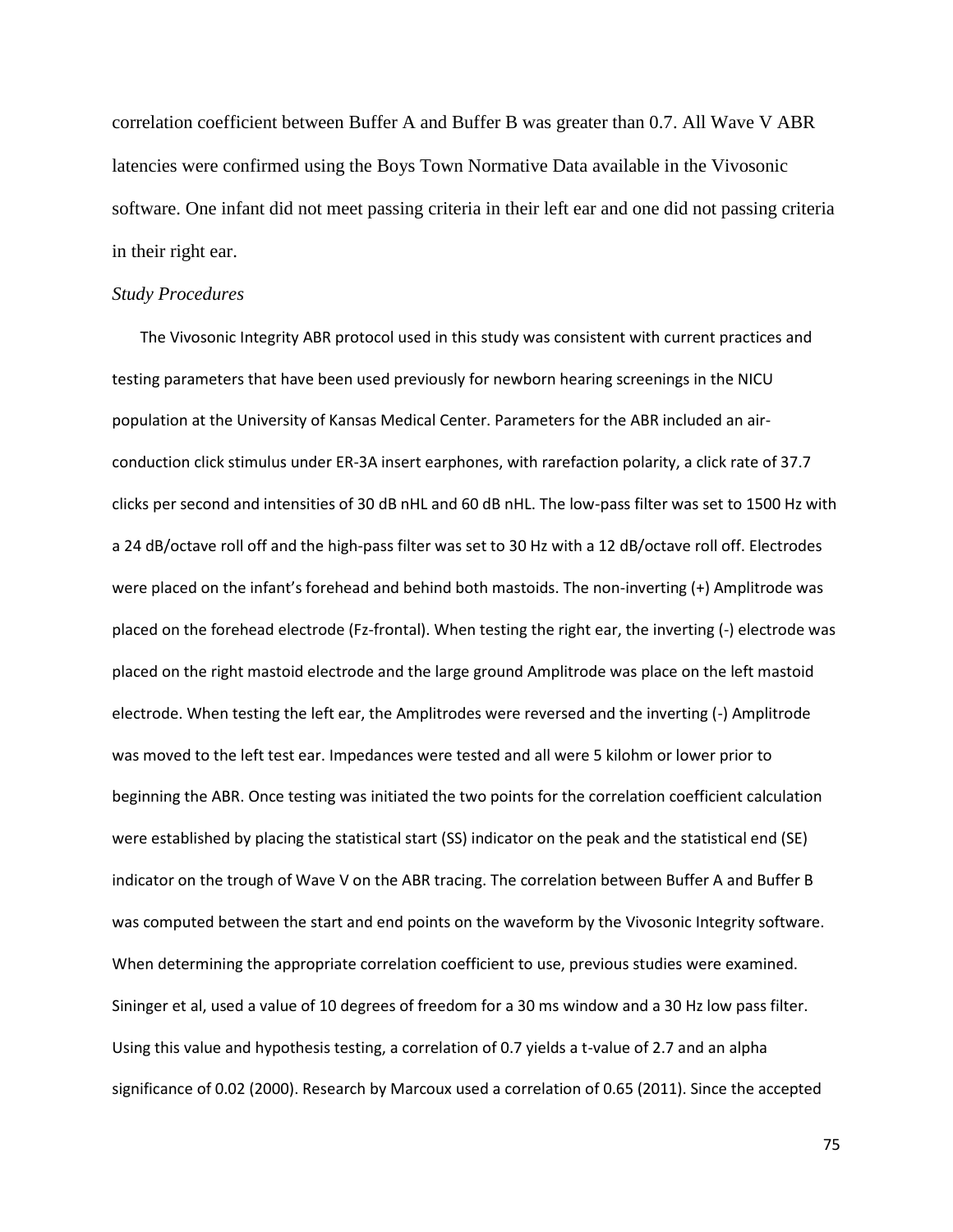correlation coefficient value varies among users and is based on personal preference for statistical significance, we will use 0.7 (which has a more strict significance level = 0.02) as our accepted cutoff value. Example tracings for a left ear newborn hearing screening with SS, SE, Wave V and Boys Town normative data displayed on the waveform can be viewed in Appendix A.

The following data was collected without stopping the ABR recording on all 50 infants. 1) The correlation coefficients at 250, 500, 750, 1000, 1250, 1500, 1750 and 2000 sweeps for 60 dB nHL and 30 dB nHL from right and left ears. 2) The infant's sleep status: awake, restless or asleep. 3) The infants testing location: crib, car seat, isolette, running isolette or parent/nurse holding the infant.

## *Data Analysis*

Due to the slight variability in accepted correlation coefficient values, the correlation coefficient cutoff was examined. The number of sweeps in which the correlation coefficients were consistently above 0.7 was tabulated for each intensity level (60 dB nHL and 30 dB nHL) for the right and left ears. The same was done using stricter correlation coefficient cutoffs of 0.8, 0.9 and 1.0. The results were then averaged to obtain the mean number of sweeps needed to meet each correlation coefficient cutoff criteria.

A paired samples t-test was conducted using 0.7 cutoff values for 60 dB nHL and 30 dB nHL to determine if there was a difference in mean number of sweeps between ears. An ANOVA analysis was conducted for 60 dB nHL and 30 dB nHL based on the 0.7 correlation coefficient cutoff mean sweeps to determine the whether the infant's status and location at the time of testing effected the number of mean sweeps needed to reach the 0.7 cutoff.

# Results

## *Correlation Coefficient*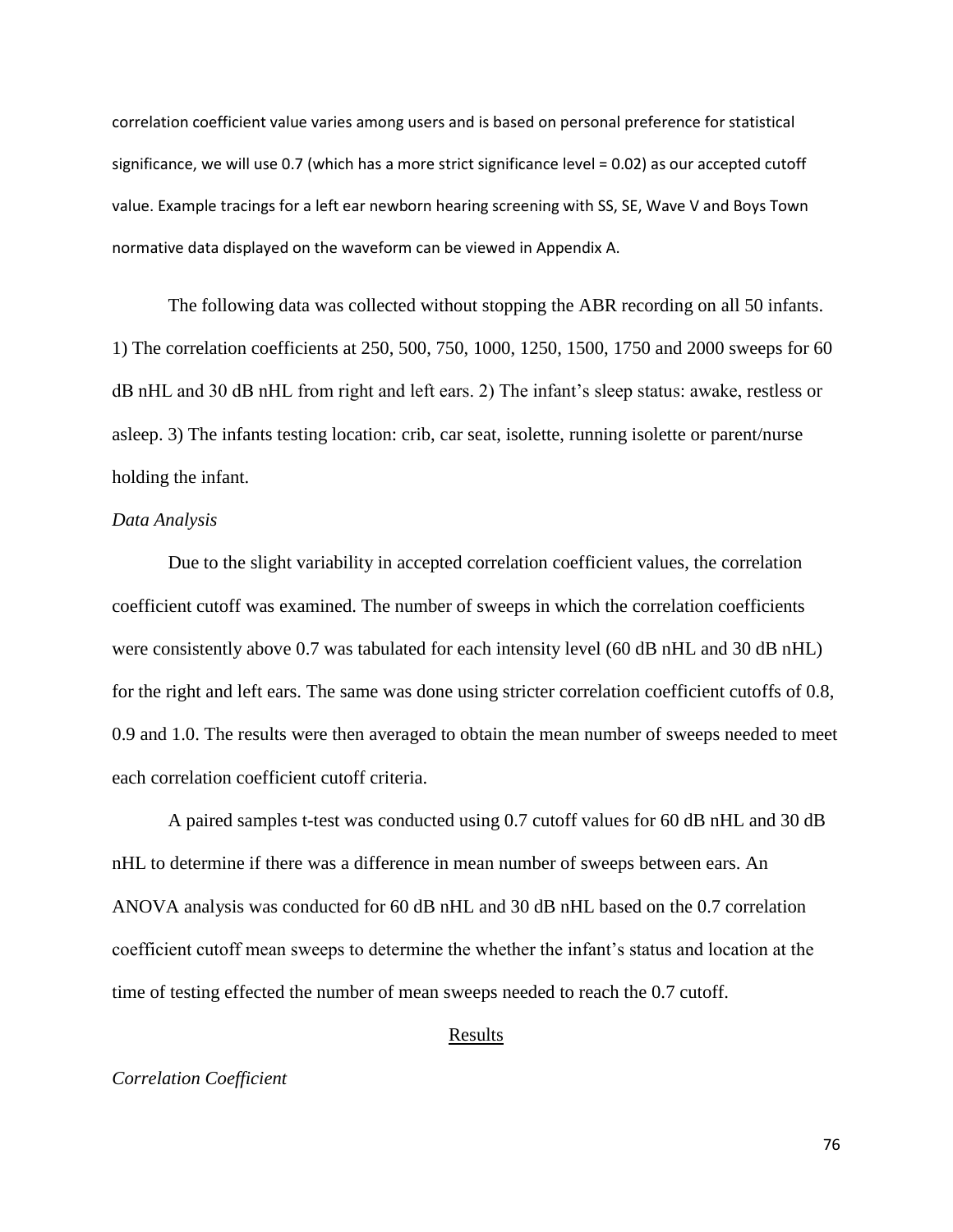The first feature that was examined was the correlation coefficient. Vivosonic recommended a 0.7 cutoff value and we wanted to see if making our criterion more strict would change how many sweeps we needed to run for valid repeatable Wave V's. For the 60 dB nHL intensity level, all 100 ears met the 0.7 and 0.8 cutoff criteria, but not all subjects met the stricter criterion levels. 98 subjects met the 0.9 cutoff criteria and only 17 met the 1.0 cutoff criterion. For the 30 dB nHL intensity level, 95 ears met the 0.7 cut off criteria, 93 met the 0.8 cutoff criteria, 85 met the 0.9 criteria and 7 met the 1.0 cutoff criterion. Correlation coefficients of 1.0 were achieved significantly less due to the fact that 1.0 is the highest value that can be achieved. (Scatter plots of the original data: correlation coefficients by number of sweeps collected for 60 dB nHL and 30 dB nHL for right and left ears can be viewed in Appendix B and C). The mean number of sweeps needed to establish each cut values were calculated for both intensity levels. Increasing the correlation coefficient cutoff criteria increases the number of sweeps needed to achieve the cutoff, as predicted. The greatest difference in number of sweeps occurred for the 1.0 cutoff. Most likely due to the fact that only 17 ears reached 1.0 at 60 dB nHL and only 7 ears for 30 dB nHL. There was not much difference in mean number of sweeps between the 0.7 to 0.9 cutoffs, especially at the 60 dB nHL intensity level. Only 120 sweeps separated the 0.7 and 0.9 cutoffs. The Vivosonic Integrity runs so quickly that this difference in number of sweeps is obsolete during testing. Since there is relatively no difference in mean number of sweeps needed between 0.7 and 0.9, it can be determined that making our criterion more strict has no effect on testing time or the clinical decision on whether the infant passed the newborn hearing screening. Vivosonic's recommendation of a 0.7 correlation coefficient is adequate for our testing purposes.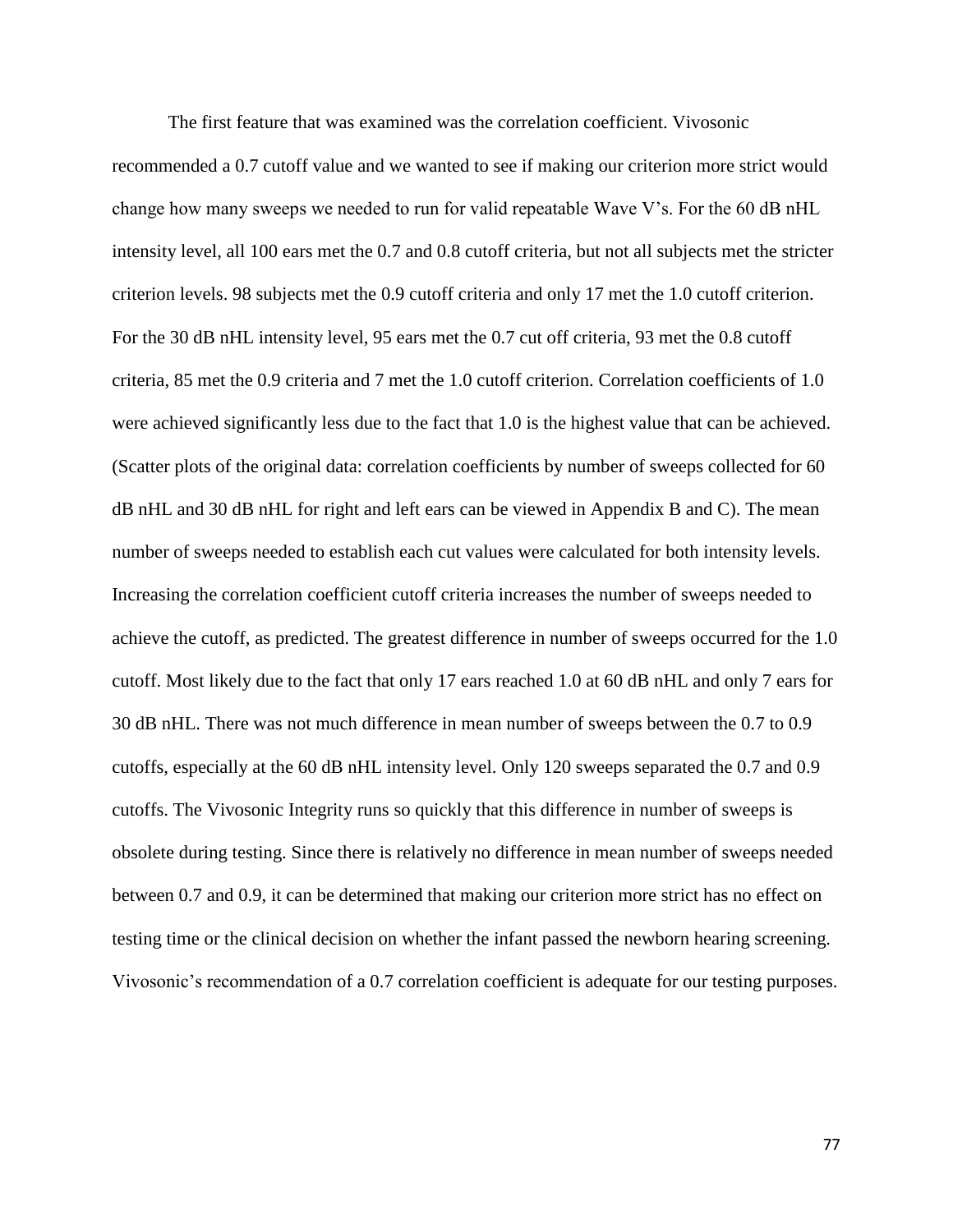|  | <b>Table 1</b> summarizes the data. |  |  |
|--|-------------------------------------|--|--|
|--|-------------------------------------|--|--|

| $60$ dB nHL                             |                                                   |                |                       | $30$ dB nHL                    |                                                          |                       |                       |                                |
|-----------------------------------------|---------------------------------------------------|----------------|-----------------------|--------------------------------|----------------------------------------------------------|-----------------------|-----------------------|--------------------------------|
| Correlation<br>Coefficient<br>Cut Value | $N = Total$<br>Number of Number of<br>Ears Tested | Mean<br>Sweeps | Standard<br>Deviation | Coefficient<br>of<br>Variation | $N = Total$<br>Number of Number of<br><b>Ears</b> Tested | Mean<br><b>Sweeps</b> | Standard<br>Deviation | Coefficient<br>of<br>Variation |
| 0.7                                     | 100                                               | 602.76         | 183.05                | 0.31                           | 95                                                       | 715.75                | 330.15                | 0.46                           |
| 0.8                                     | 100                                               | 636.28         | 237.33                | 0.37                           | 93                                                       | 792.03                | 381.23                | 0.48                           |
| 0.9                                     | 98                                                | 734.65         | 498.37                | 0.42                           | 85                                                       | 989.25                | 461.04                | 0.46                           |
| 1.0                                     | 17                                                | 1553.59        | 891.37                | 0.32                           | 7                                                        | 1818.71               | 244.84                | 0.13                           |

**Figure 1** below shows the mean number of sweeps per correlation coefficient cutoff for each criterion with their respective standard errors. The relationship between the number of sweeps needed for 60 dB nHL and 30 dB nHL intensity levels is fixed. The 60 dB nHL intensity level requires fewer sweeps across all correlation coefficient cutoffs. The closer you get to threshold, 30 dB nHL, the number of sweeps is more variable and more sweeps are consistently needed to achieve a correlation coefficient that is continuously above the desired cutoff value.

Table 1- *Mean sweeps needed to achieve correlation coefficient cutoffs for 60 dB nHL and 30 dB nHL* is significantly more variable for the 1.0 cutoff value. This is most likely due to the smaller number of subjects meeting the strictest 1.0 criterion. The coefficient of variation ( $cv = standard$ ) deviation/mean) was consistent across correlation coefficient cutoffs for both intensity levels, except at the 1.0 correlation coefficient cutoff for 30 dB nHL. This means that there is a consistent relationship between the mean number of sweeps and their standard deviations across cutoff values.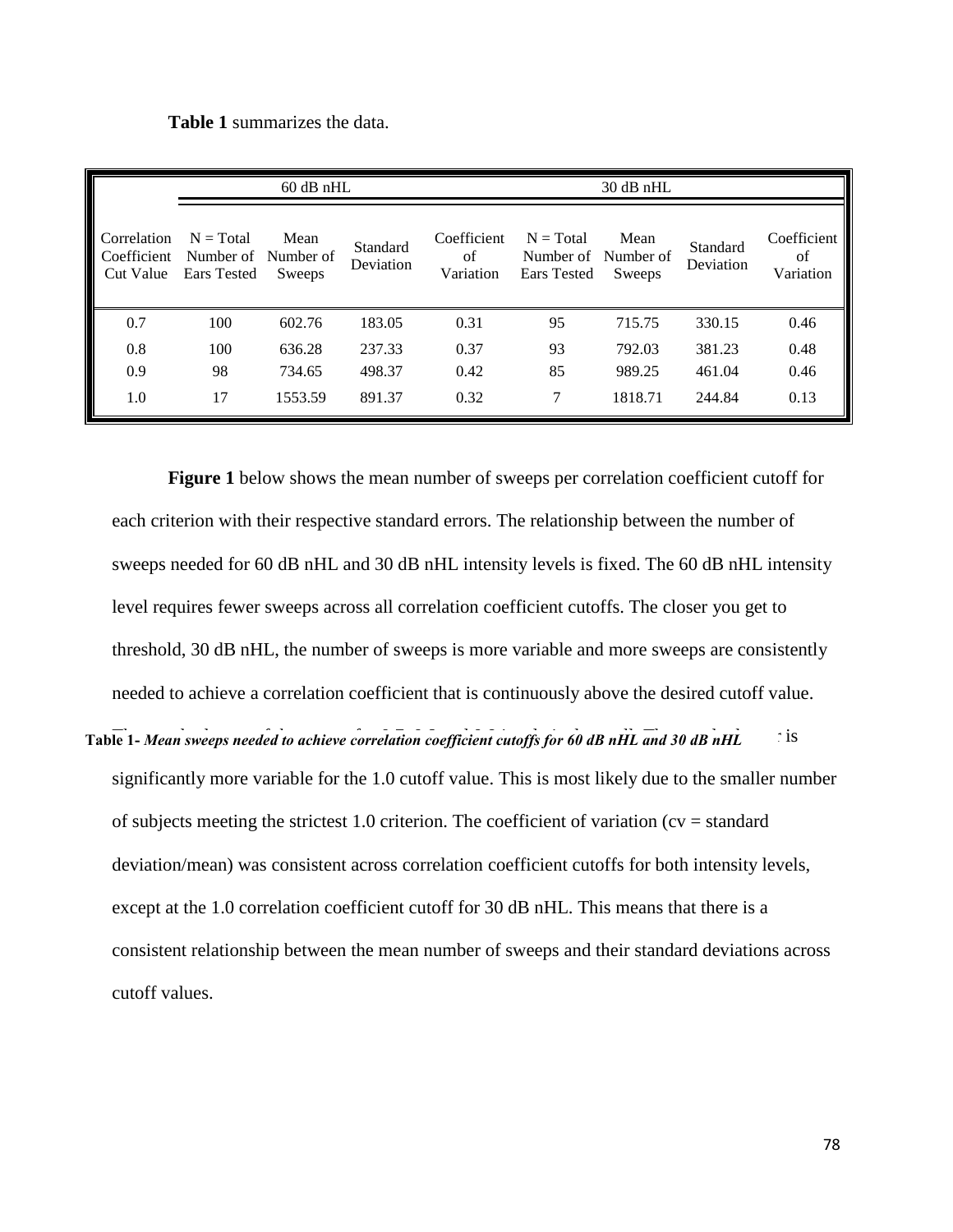

**Figure 1-** *Mean number of sweeps per correlation coefficient cut off for 60 dB nHL and 30 dB nHL*

## *How many sweeps do we need to collect?*

Using the mean sweeps for the 0.7 correlation coefficient at 60 dB nHL and 30 dBnHL, we derived confidence intervals that will be used to guide our testing in the NICU and help us determine how many sweeps we need to collect for each of the two intensity levels. If Wave V of the ABR is present and the correlation coefficient is above 0.7, the recording can be stopped. The correlation coefficients would be above the cutoff for 95% of the subjects for the following ranges of sweeps. At the 60 dB nHL intensity level, our results indicate that 243.98 to 961.54 sweeps are needed for a 0.7 correlation coefficient cutoff. 98% of our subjects achieved a 0.7 correlation coefficient for the right and left ears by 961 sweeps for the 60 dB nHL intensity level. At the 30 dB nHL intensity level, 59.80 to 1371.70 sweeps are needed to achieve the 0.7 correlation coefficient cutoff. 92% of our subjects achieved a correlation coefficient for the right and left ears by 1371 sweeps for the 30 dB nHL intensity level. These ranges will be used as are benchmark for testing in the NICU.

# *Ear Effect*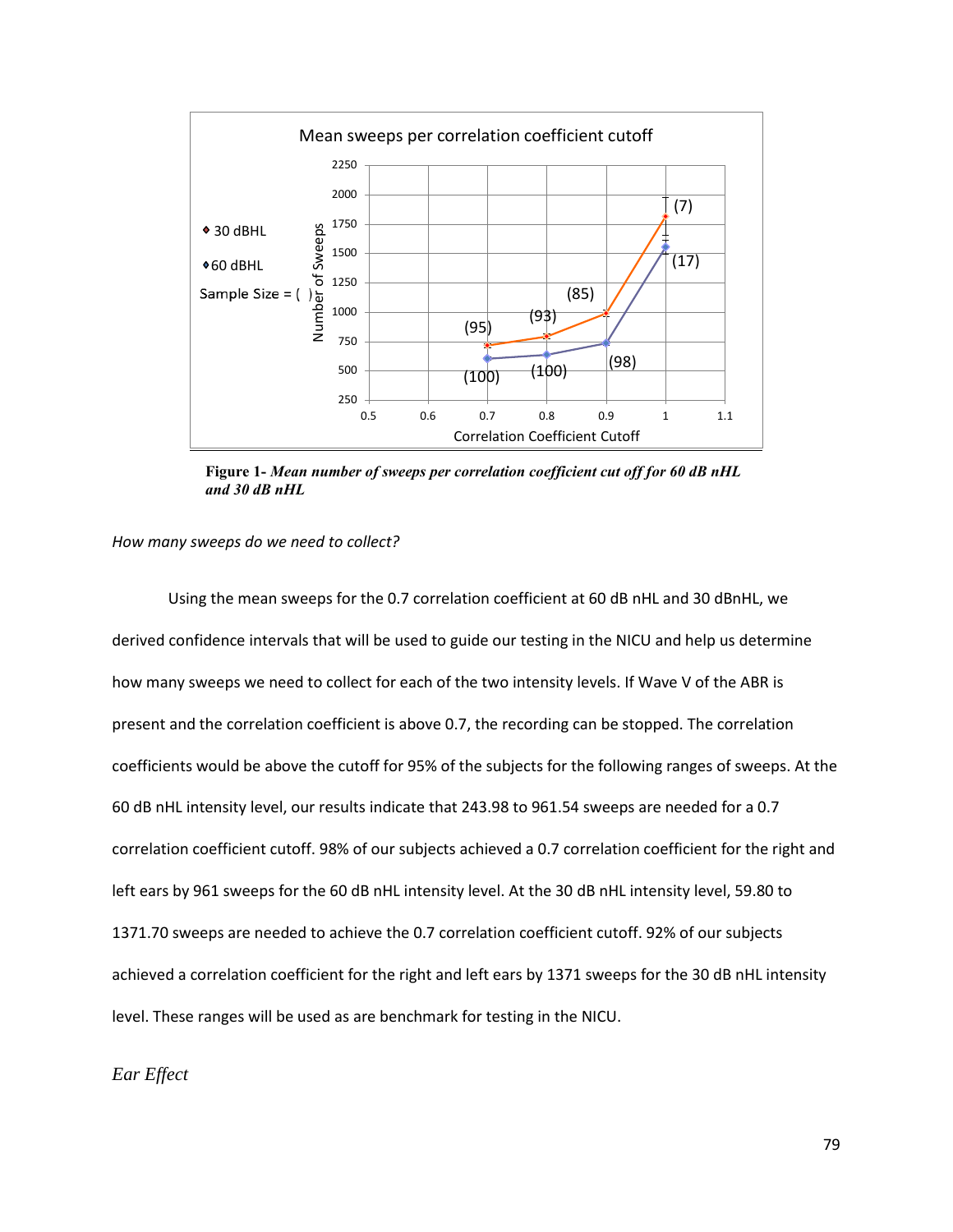Once the 0.7 correlation coefficient was deemed adequate, we examined the 0.7 correlation coefficient results more closely. First, we wanted to determine if there was an ear effect. A paired samples t-test was conducted to compare the mean number of sweeps for right and left ears using the 0.7 correlation coefficient cutoff at 60 dB nHL. There was no significant difference in number of sweeps between right ( $M = 622.98$ ,  $SD = 215.51$ ) and left ( $M = 578.52$ , SD= 138.49) ear conditions for 60 dB nHL;  $t(47)$ = 1.236, p= 0.223. There was also no significant difference in number of sweeps between right ( $M = 780.90$ ,  $SD = 399.50$ ) and left ( $M =$ 681.81, SD= 278.49) ear conditions for 30 dB nHL;  $t(47)=1.386$ , p= 0.172. There was however, a significant difference in the right ear when comparing 60 dB nHL intensity level (M= 622.98, SD= 215.51) to the 30 dB nHL intensity level (M= 780.90, SD= 399.50); t(47)= -2.568, p= 0.013. The significant difference was also present for the left ear between the 60 dB nHL intensity level (M= 578.52, SD= 138.49) and the 30 dB nHL intensity level (M=  $681.81$ , SD= 278.49);  $t(47) = -2.876$ ,  $p=0.006$ . This confirms that more sweeps are needed for the 30 dB nHL intensity level than the 60 dB nHL intensity level.

# *Effects of Sleep Status and Location*

Lastly, we wanted to look at the effects of the infant's sleep status (awake, restless, asleep) and location (crib, car seat, isolette, running isolette and parent/nurse holding) on the number of sweeps collected. To do this, we ran an ANOVA analysis for 60 dB nHL and 30 dB nHL to see if there was any difference within these conditions. The two-way ANOVA for 60 dB nHL showed a non-significant main effect for sleep status,  $F(2) = 0.235$ ,  $p = .791$ , partial eta<sup>2</sup> = .005, a non-significant main effect for location,  $F(4) = 0.539$ ,  $p = .708$ , partial eta<sup>2</sup> = .024, and a non-significant interaction,  $F(5) = 1.648$ ,  $p = .156$ , partial eta<sup>2</sup> = .086. The two-way ANOVA for 30 dB nHL showed a non-significant main effect for sleep status, *F*(2) = 0.344, *p* = .710, partial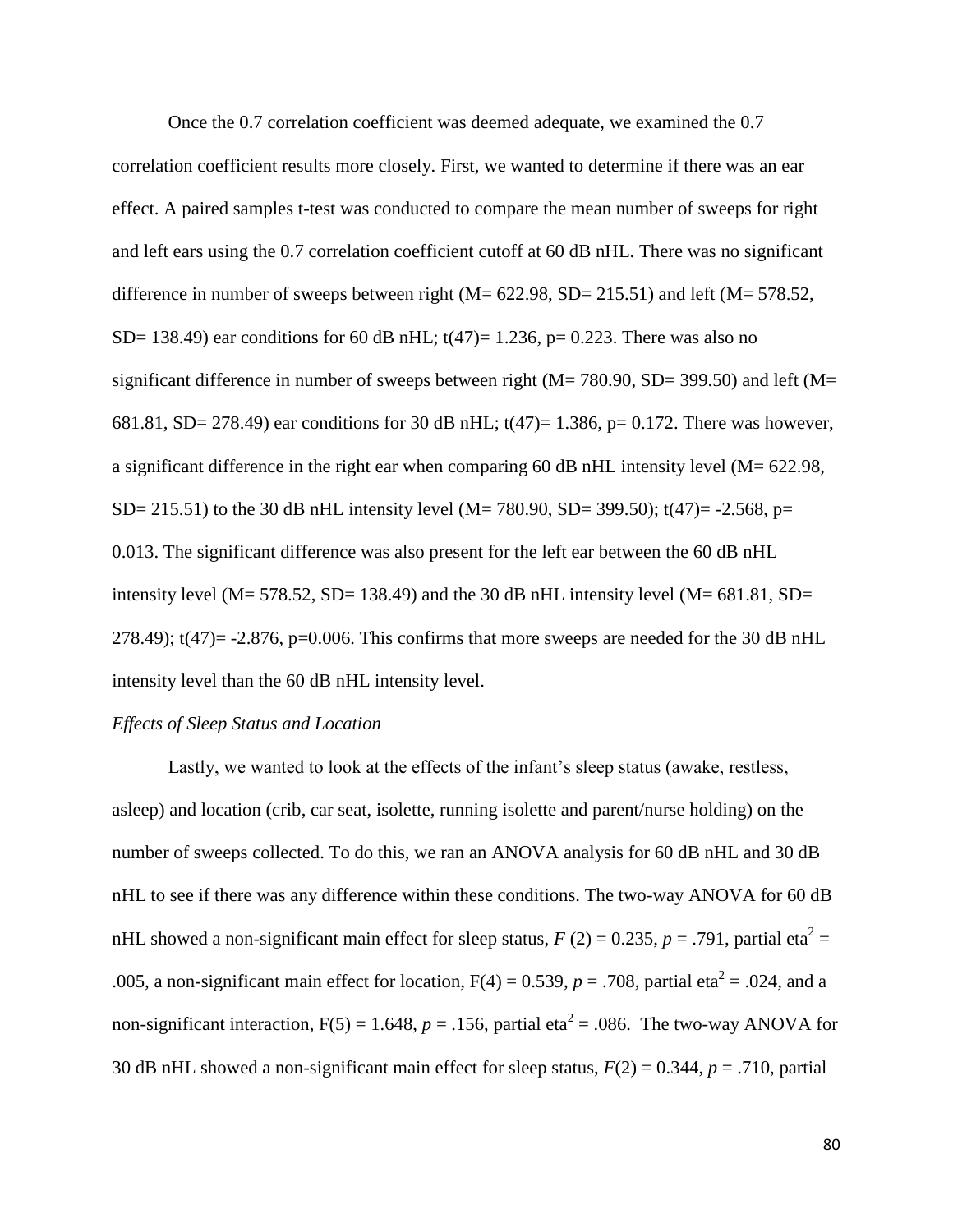$eta^2 = .008$ , a non-significant main effect for location,  $F(4) = 0.1.721$ ,  $p = .153$ , partial eta<sup>2</sup> = .075, and a non-significant interaction,  $F(5) = .620$ ,  $p = .685$ , partial eta<sup>2</sup> = .035. Both intensity levels revealed a non-significant interaction for sleep status and location. This is an important finding for our testing because it shows that there is no difference in number of sweeps needed to achieve a 0.7 correlation coefficient based on the infants sleep status or testing location. Consequently, no matter what status or location the infant is in at the time of testing, our testing procedures do not need to be altered to achieve the appropriate number of sweeps. **Table 2** below summarizes the results of the analysis.

| Source            | Type III Sum of<br>Squares | Df             | Mean Square | p     |
|-------------------|----------------------------|----------------|-------------|-------|
| 60 dB nHL         |                            |                |             |       |
| <b>Status</b>     | 15376.81                   | $\overline{2}$ | 7688.41     | 0.791 |
| Location          | 70544.53                   | 4              | 17636.13    | 0.708 |
| Status * Location | 269652.34                  | 5              | 53930.47    | 0.156 |
|                   |                            |                |             |       |
| 30 dB nHL         |                            |                |             |       |
| <b>Status</b>     | 78349.75                   | 2              | 39174.87    | 0.710 |
| Location          | 784309.86                  | 4              | 196077.47   | 0.153 |
| Status * Location | 353174.90                  | 5              | 70634.98    | 0.685 |

**Table 2-** *ANOVA Analysis* **Note: Significant at the p < 0.05 level**

**Figure 2** below shows the mean number of sweeps for each condition (sleep status and location) for the 60 dB nHL intensity level. The asleep with parent holding condition required the greatest number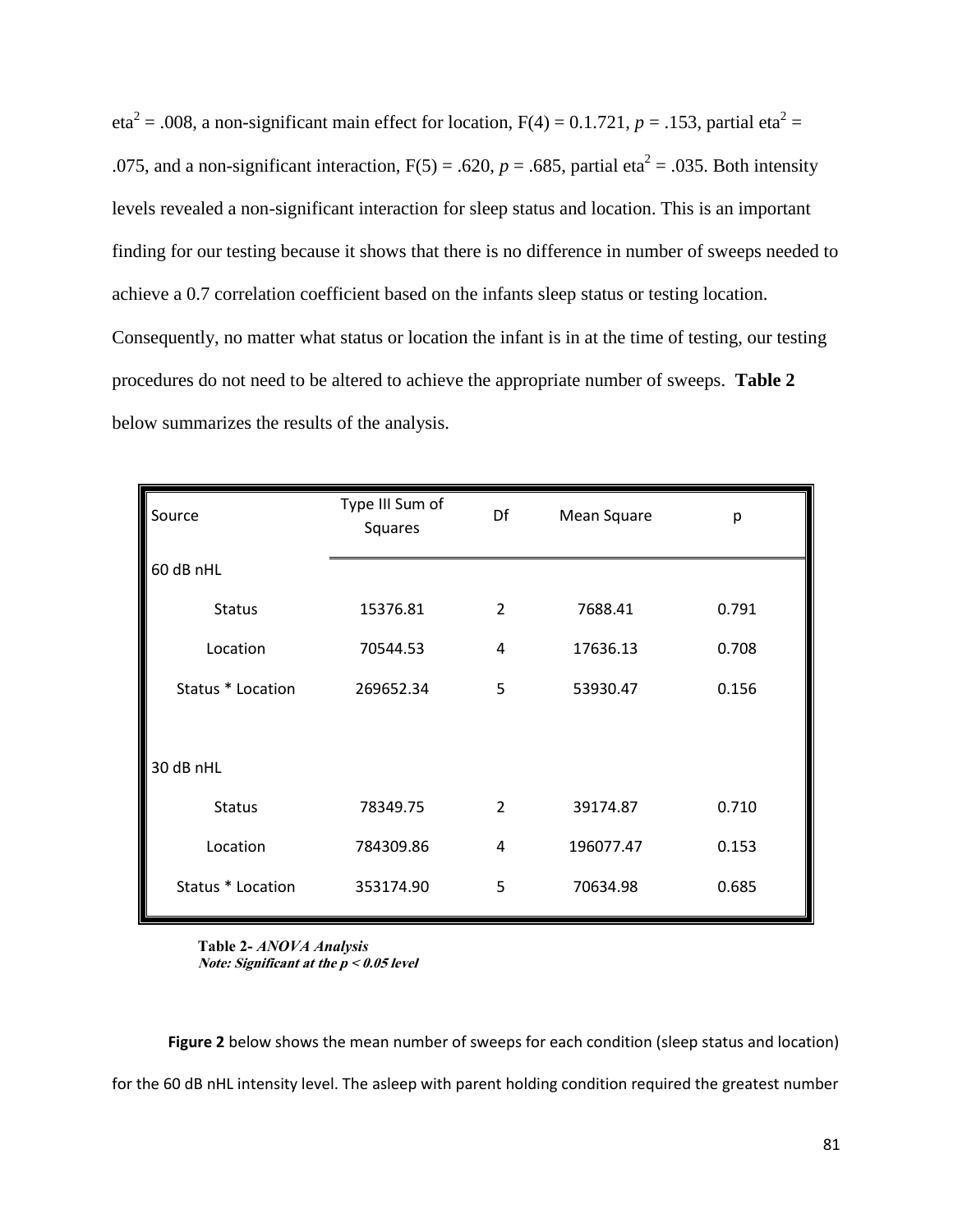of sweeps to achieve a 0.7 correlation coefficient and the asleep in a running isolette condition required the fewest number of sweeps to achieve a 0.7 correlation coefficient. I would have predicted that the condition that would require the fewest number of sweeps would have been asleep in a crib. When asleep, the infant would produce the least amount of muscular artifact and a crib is a location that has no electrical artifact. This was the testing condition that was required for the previous Biologic ABR equipment that was highly sensitive to the effects of electrical and muscular artifacts. It is interesting that the running isolette, the location that produces the most electrical artifact, needed the fewest number of sweeps. This is possibly due to the fact that the running isolette produces an enclosed and temperature controlled environment that is the most comfortable for the infant. This is an important finding in our research. It shows that the Vivosonic Integrity ABR is very good at eliminating electrical artifact from the recording. The parent holding location also has the potential to produce high amounts of muscular artifact since the infant is being held and moved by the parent. So it is not surprising that this location required the most sweeps. Despite these differences seen on the graph, there is no significant difference between each interaction.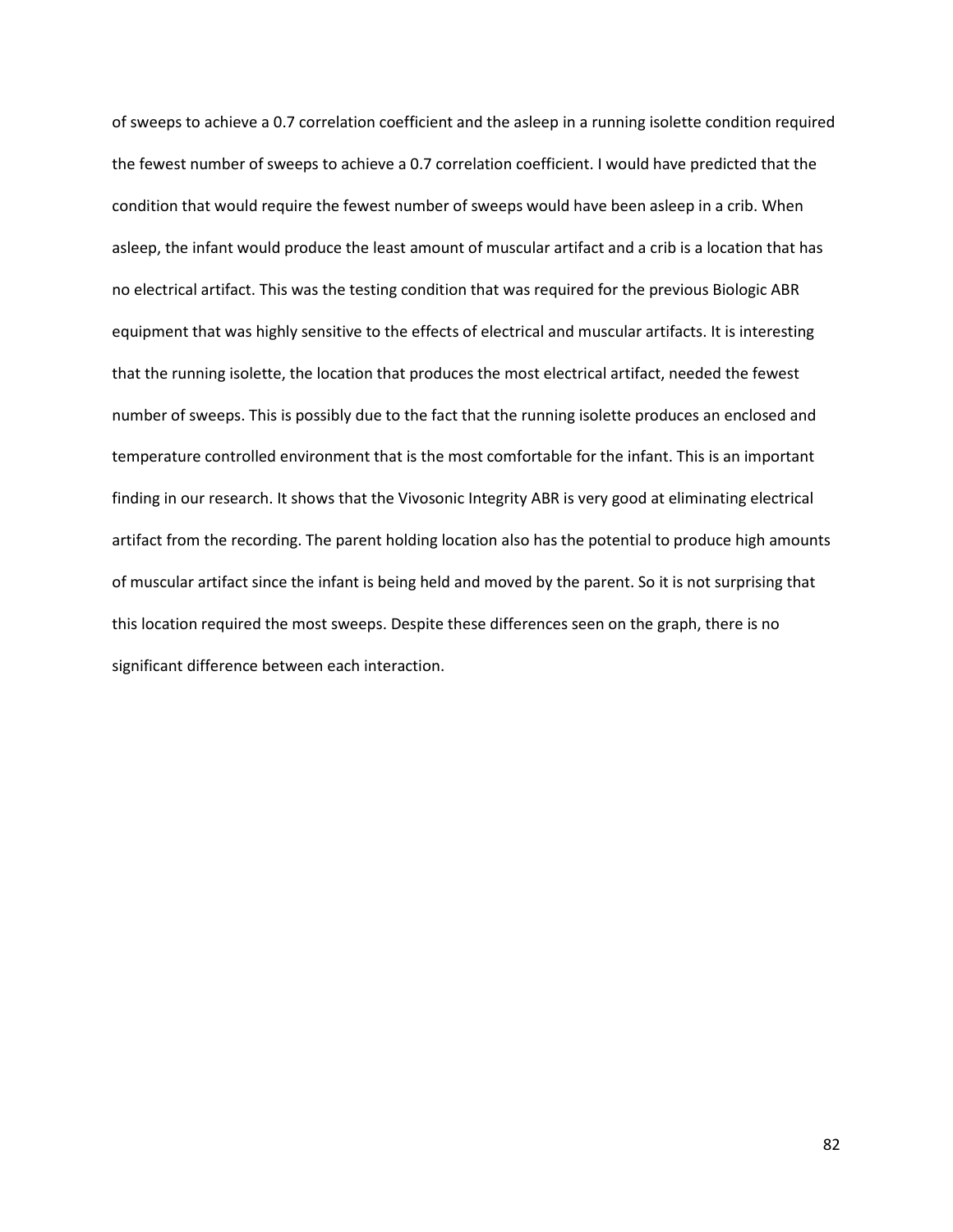

**Figure 2-** *Graph showing a comparison of the infant's sleep status by location for the 60 dB nHL intensity level using a 0.7 correlation coefficient cutoff.*

When examining the same interactions (sleep status and location) for the 30 dB nHL intensity level, the asleep with parent holding condition still required the greatest number of sweeps. The condition that needed the fewest numbers of sweeps was again the running isolette, but this time in the sleeping condition. The isolette was the location that produced the most consistent number of sweeps needed to accomplish a 0.7 correlation coefficient across all sleep statuses. There was no consistent relationship between the awake or asleep status. This is important because this research shows that there is no difference in number of sweeps if the baby is awake or asleep. When comparing this to the previous Biologic ABR equipment, this is a significant change.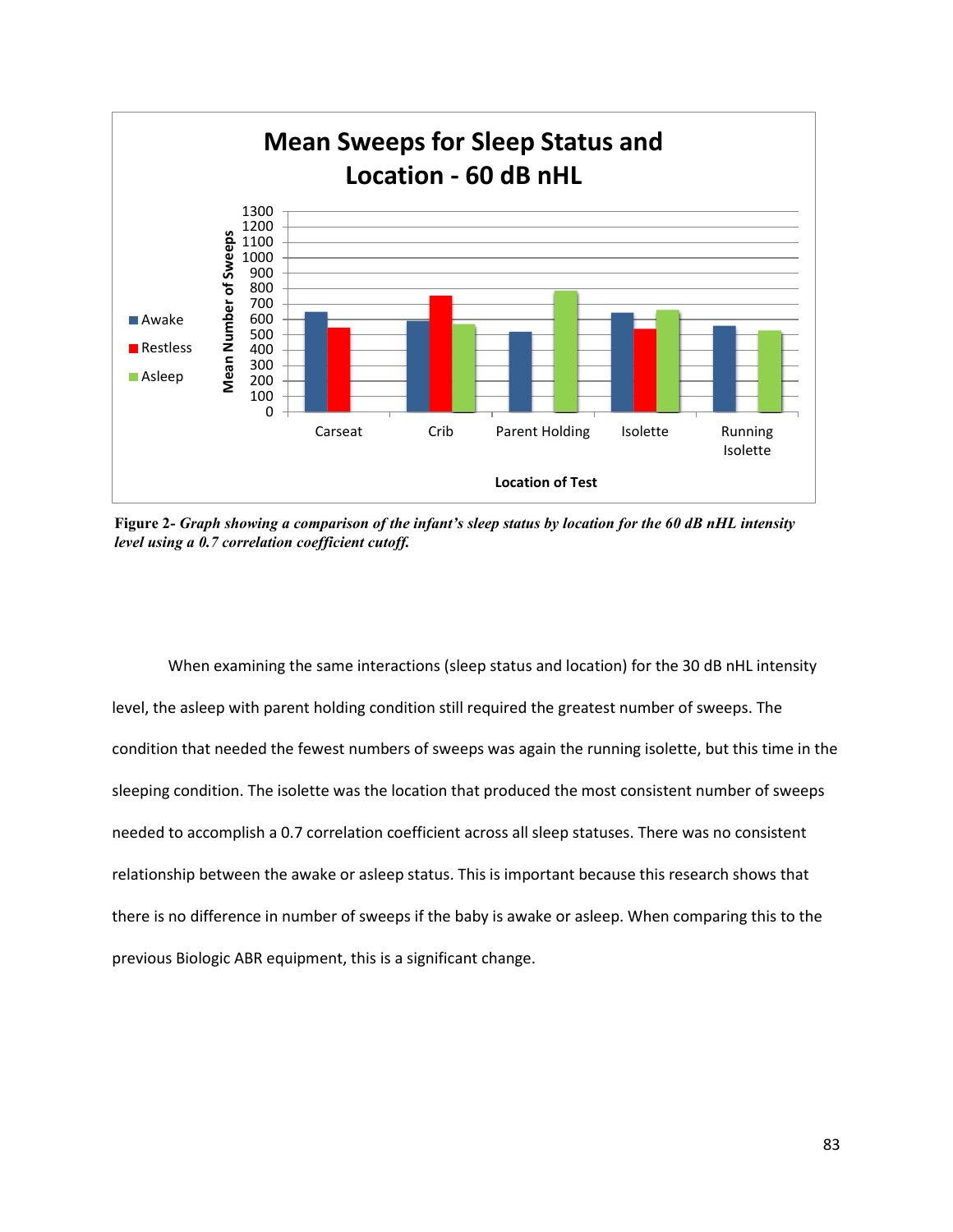

**Figure 3-** *Graph showing a comparison of the infant's sleep status by location for the 30 dB nHL intensity level using a 0.7 correlation coefficient cutoff.*

#### Discussion

This research has provided some significant information about the Vivosonic Integrity ABR and its abilities in reducing electrical and muscular artifacts during testing. We were able to get valid passing newborn hearing screenings on infants that were awake and in electrically complex locations (running isolette and being held by a parent/nurse). This would have been impossible with previous Bio-Logic NavPro ABR equipment. In the past, it wasn't uncommon to have to sit in the waiting room waiting for the infant to fall asleep so we could perform our newborn hearing screening.

Our results indicated that the Vivosonic recommended correlation coefficient cutoff of 0.7 was adequate. Using a stricter criterion did not require significantly more sweeps to be collected to achieve the desired cutoff. Since the Vivosonic Integrity runs so quickly, the difference in sweeps between 0.7 and the stricter criterion is obsolete.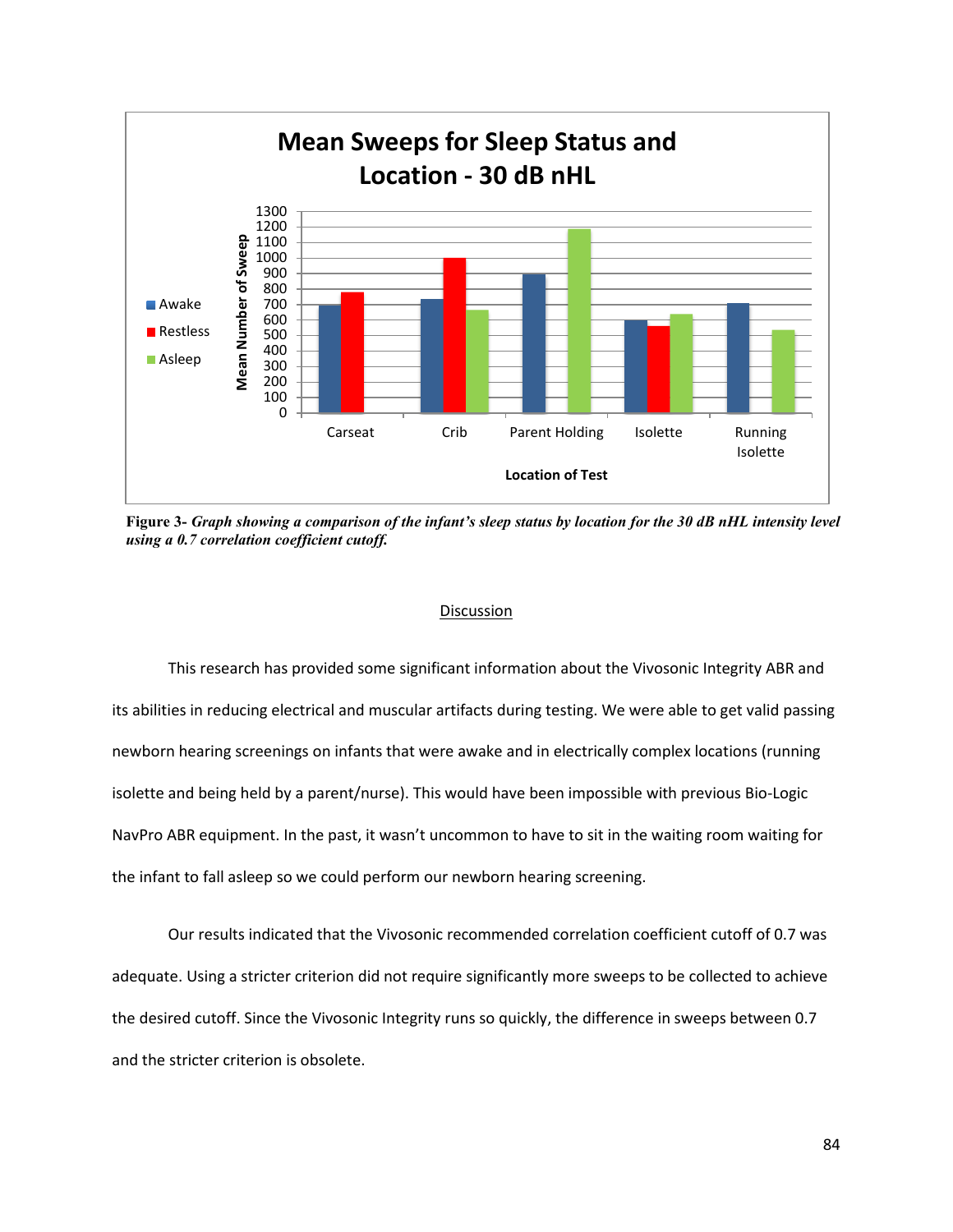There was no significant difference in number of sweeps between ears, which was to be expected. Perhaps one of the most useful findings in this study was that there was no significant difference in mean number of sweeps for the various testing conditions (sleep status and location). This shows that not only is the Vivosonic Integrity ABR able to achieve valid ABR results in complex testing environments, but the results for these complex environments are not significantly different than those from what was once considered the optimal testing environment (asleep in a crib).

The results have also provided us with a confidence interval for number of sweeps needed to achieve the 0.7 correlation coefficient cutoff for each intensity level. This confidence interval tells us what range of sweeps we need to shoot for to achieve the 0.7 correlation cutoff when performing ABRs in the NICU. Previously, we had no idea how many sweeps we needed to collect in order for our results to be valid.

Since the start of this research, the Vivosonic Integrity ABR has been utilized by other large hospitals for newborn hearing screenings. Wesley Medical Center in Wichita, Kansas, the largest birthing center in a 13-state region, also uses the Vivosonic Integrity ABR for universal newborn hearing screenings in their NICU population. In 2010, they had 6,383 live births and completed 178 ABR tests. They have also found that the Vivosonic Integrity is able to perform in the electrically and acoustically hostile NICU environment. Previously, they had to remove the infant from the NICU to perform the hearing screening. With the use of the Vivosonic Integrity, they can now accurately perform ABRs in the NICU (Walker, 2012).

The Vivosonic Integrity ABR was purchased through a grant from Sound Beginnings, the newborn hearing screening program in Kansas. Their overall intent was to reduce the number of infants that were lost to follow up by eliminating the infants that were referred for not passing their newborn hearing screening because the infant or environment was too noisy to complete testing. For future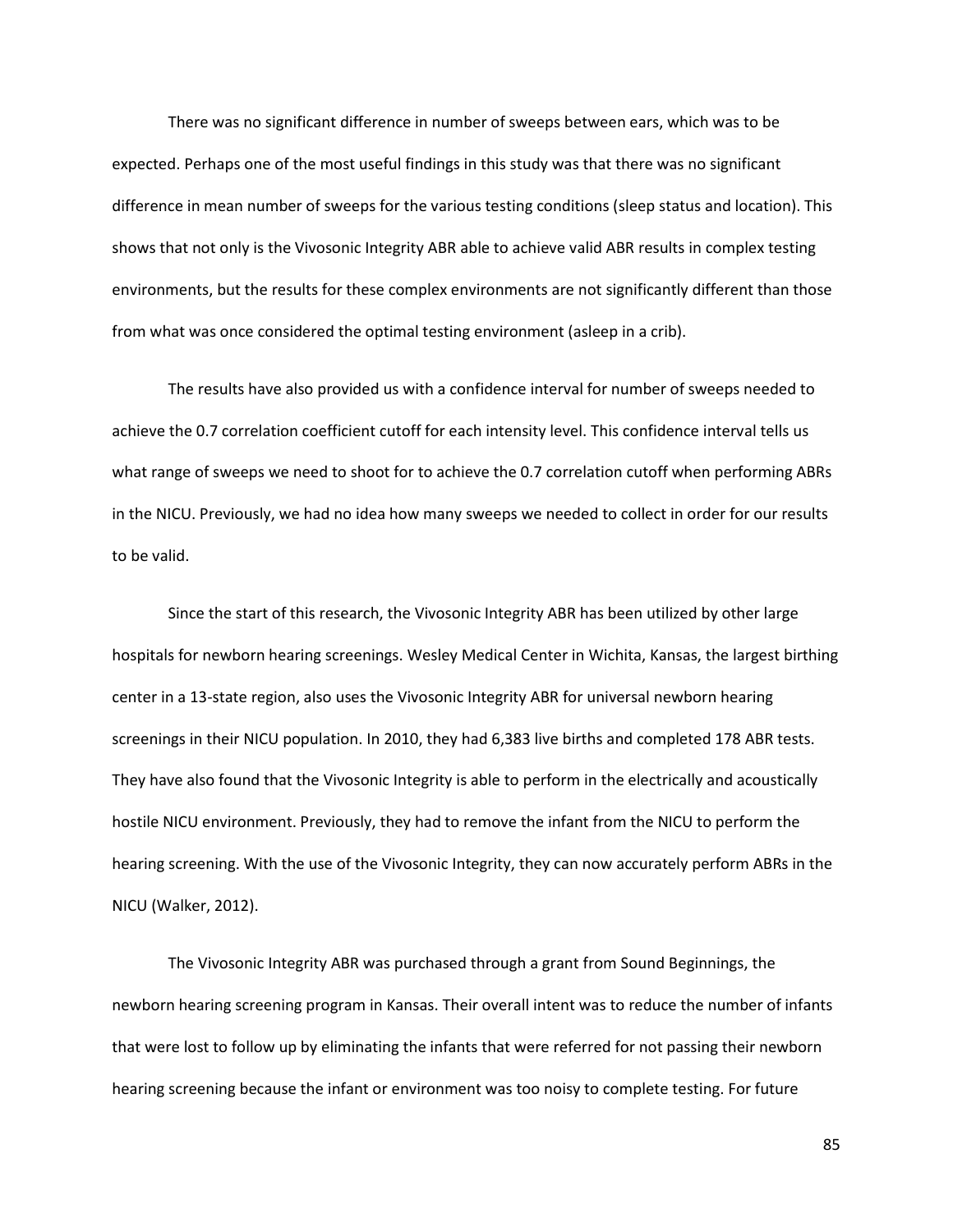research, it would be interesting to look at the refer rates for the Bio-Logic NavPro and their reason for referral and compare it to the refer rates of the Vivosonic Integrity to see if this goal has been achieved. It would also be interesting to do a direct comparison between ABR units and test each infant twice, once with the Bio-Logic NavPro and once with the Vivosonic Integrity, without altering the infants location or sleep status. Lastly, it would be interesting to evaluate the differences in ABR units when collecting toneburst ABRs instead of a click stimulus.

### **Conclusions**

The results of this study indicate that the Vivosonic Integrity ABR recording unit is effective in managing electrical and muscular artifacts for NICU ABR testing. The advantages offered by these features included: 1) the testing environment did not have to be altered due to electrical artifact to perform newborn hearing screenings, and 2) accurate recordings were obtained regardless of whether or not the baby was awake, asleep, in a crib or running isolette. Thus, the Vivosonic Integrity is a valuable tool that will continue to be utilized for all Newborn Hearing Screenings in the NICU at the University of Kansas Medical Center.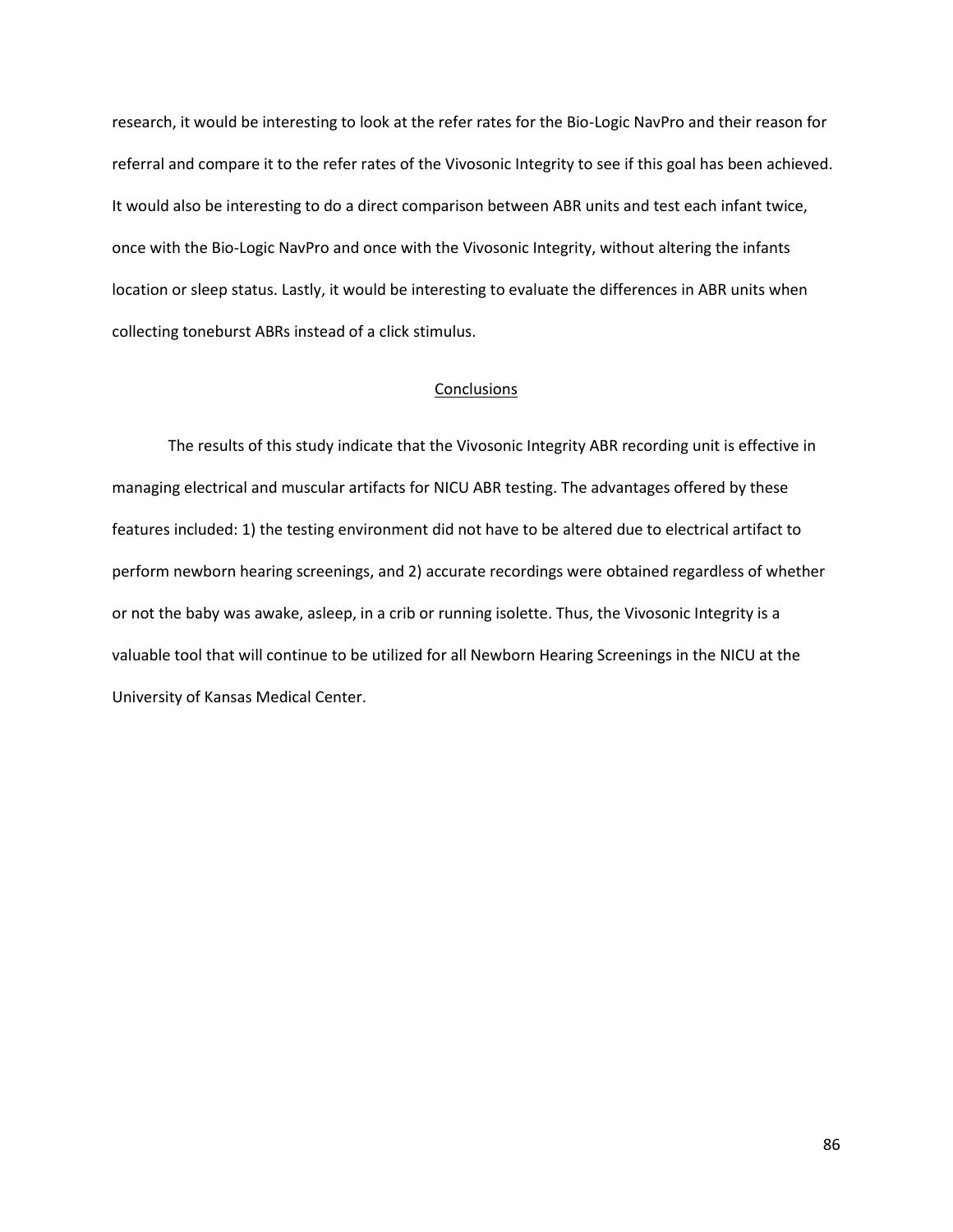#### References

- Hall, JW. (2006) New Handbook for Auditory Evoked Responses. Boston, Pearson Education, Inc.
- Hood, L. (1998). Clinical applications of the auditory brainstem response. California, Singular Publishing Group, Inc.
- Joint Committee on Infant Hearing (1983). Joint Committee on Infant Hearing position statement 1982. *Ear and Hearing,* 4, 3-4.
- Kurtz, I., Sokolov, Y. (2004). A New Method for the collection of AEPs. *The Hearing Review.*  11/3 64-66.
- Marcoux, A. (2011). Maturation of auditory function related to hearing threshold estimations using the auditory brainstem response during infancy. *International Journal of Pediatric Otorhinolaryngology.* 75; 163-170.
- Sininger, Y., Cone-Wesson, B., Folson, R., Gorga, M., Vohr, B., Widen, J., Ekelid, M. & Norton, S. (2000). Identification of Neonatal Hearing Impairment: Auditory Brain Stem Responses in the Perinatal Period. *Ear and Hearing,* 5;21, 383-399.
- Sokolov, Y., Kurtz, I., Steinman, A., Long, G., & Sokolova, O., (2006). Integrity Technology: Enabling Practical ABR. [http://www.vivosonic.com/en/support/whitepapers.html.](http://www.vivosonic.com/en/support/whitepapers.html)
- Stapells, DR. (2000). Frequency-specifice evoked potential audiometry in infants. In R.C.
- Seewald (Ed.) A Sound Foundation Through early Amplification. Basel: Phonak AG. P. 13-31.
- Steinman, A., Kurtz, I. (2008). A more reliable method to verify Auditory Evoked Potential repeatability. American Auditory Society.

Walker, B. (2012). Clinical Significance of Advanced ABR Technology for Newborn Hearing Screening Programs. *Hearing Review.* Hearing Products Review-Spring 2012.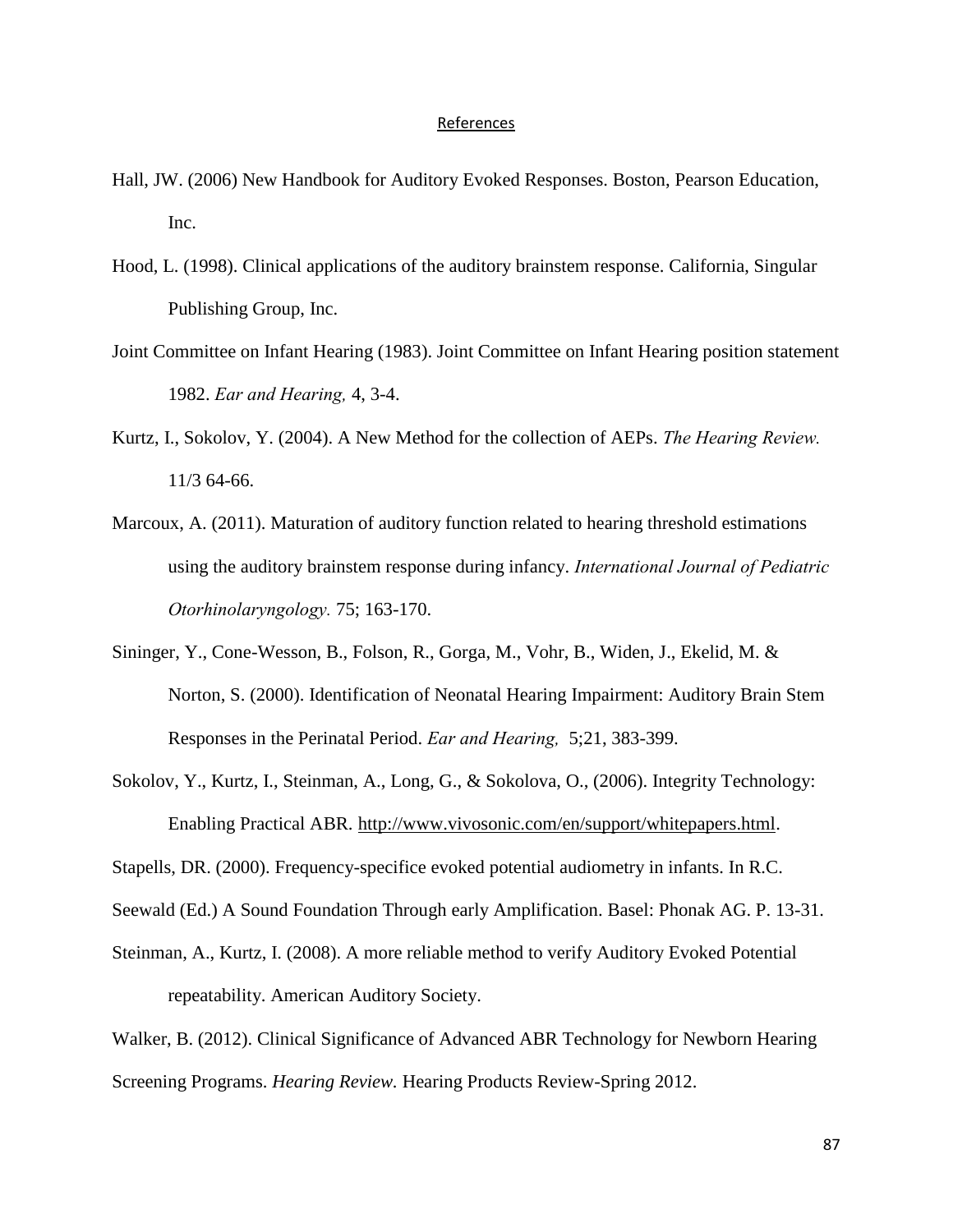### Appendix A



**Example waveform tracings for a newborn hearing screening in the left ear.** 

**1. Top 4 tracings: 60 dB nHL intensity level. Top tracing is the combined tracing of waveforms A and B below it. The statistical start (SS) is on the peak and statistical end (SE) is on the trough of Wave V. The correlation coefficient compares the repeatability of tracings A and B between the SS and SE. The correlation coefficient for this tracing was 0.99 at 1568 equivalent sweeps. The last tracing is the difference between tracings A and B. This shows the noise floor.**

**2. Bottom 3 tracings: 30 dB nHL intensity level with the combined tracing of waveforms A and B and waveforms A and B displayed below it. SS and SE is also marked. The correlation coefficient was 0.90 at 2028 equivalent sweeps.** 

**3. The yellow markings are the Boys Town Norms for a newborn that is 35-36 weeks corrected gestation for 60 dB nHL and 30 dB nHL click stimulus.**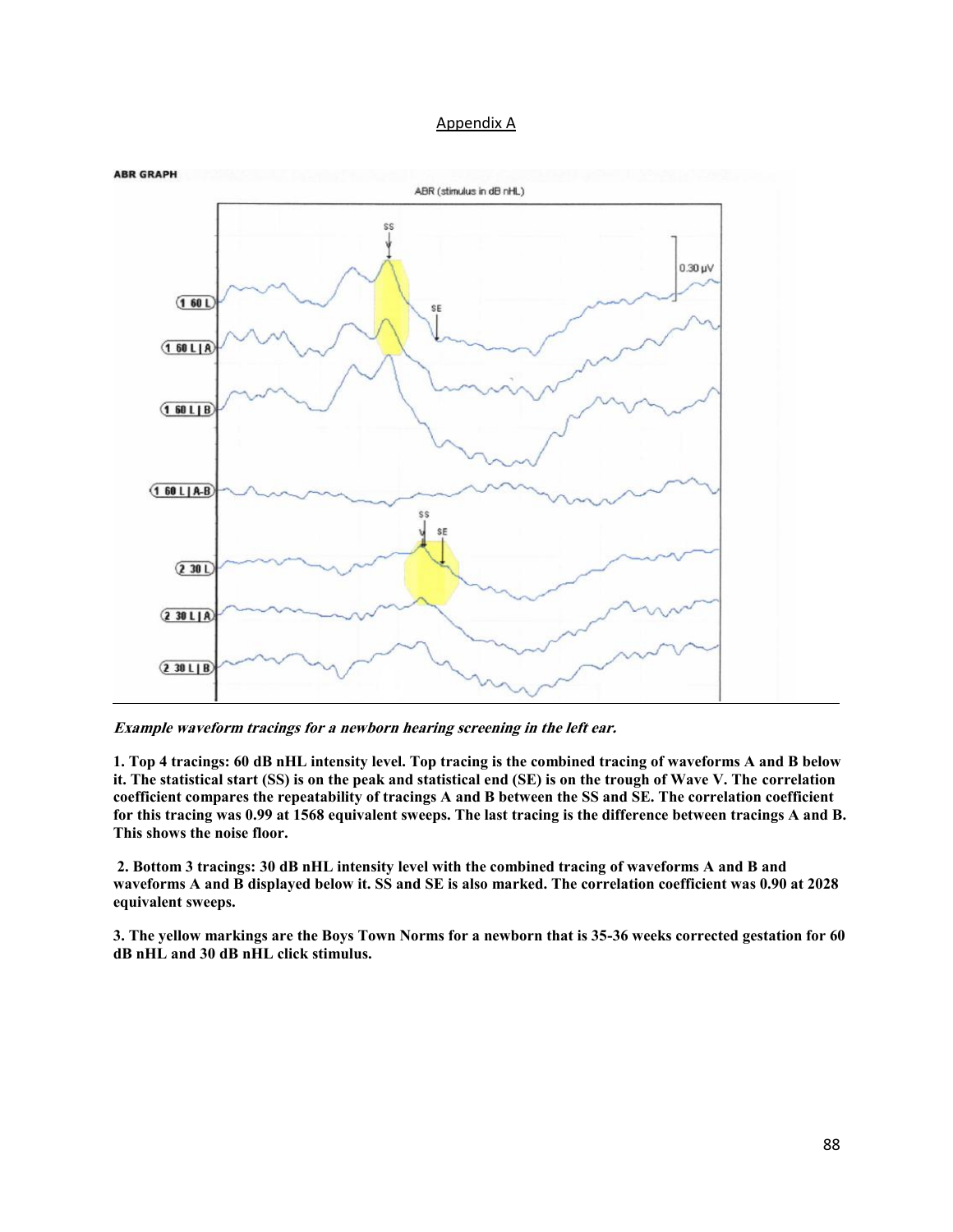

# Appendix B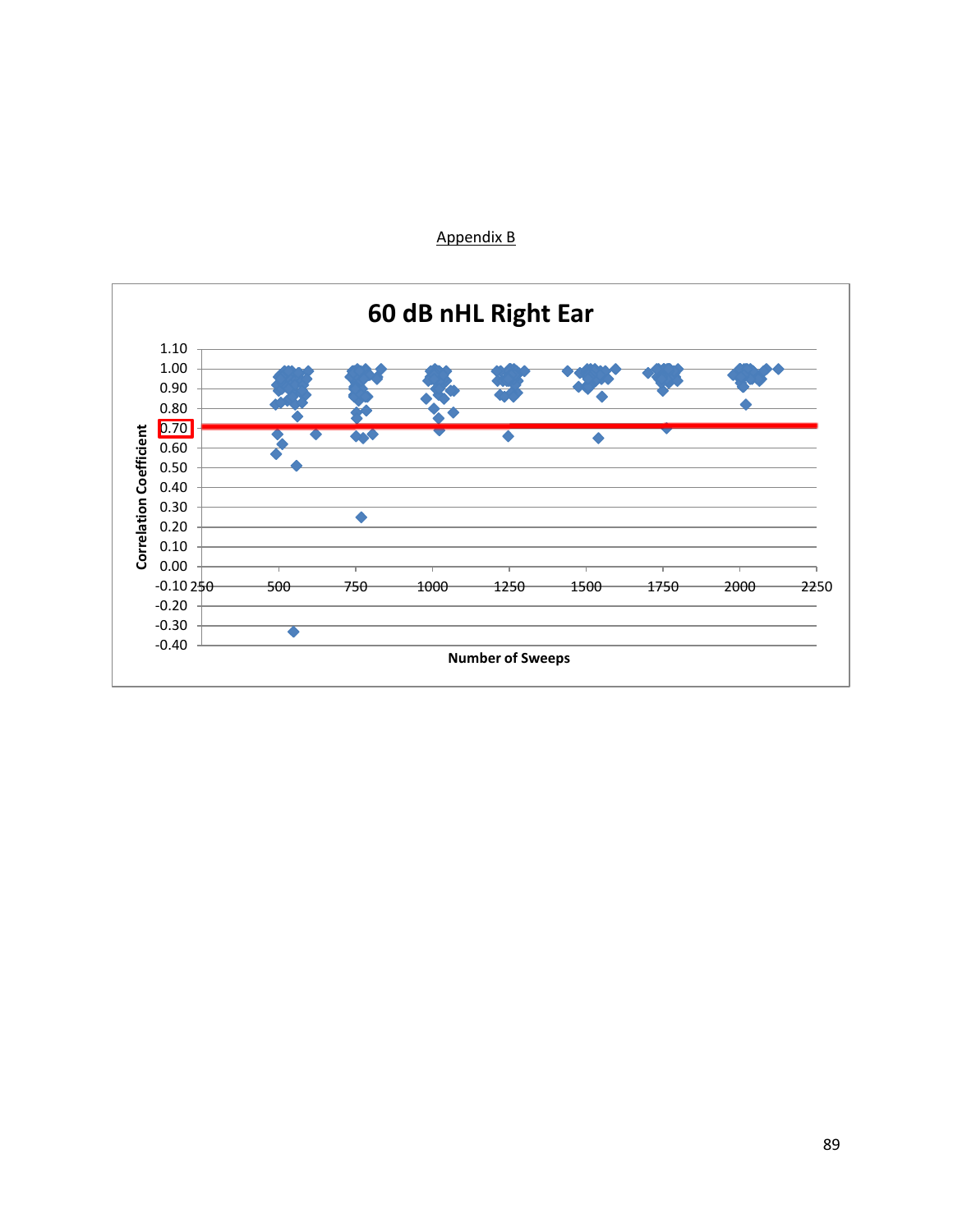

Scatter plots of the correlation coefficient by number of sweeps collected for all right ears tested at 60 dB nHL and 30 dB nHL. The correlation coefficient cutoff used for determination of waveform repeatability is marked on the graph (0.7).